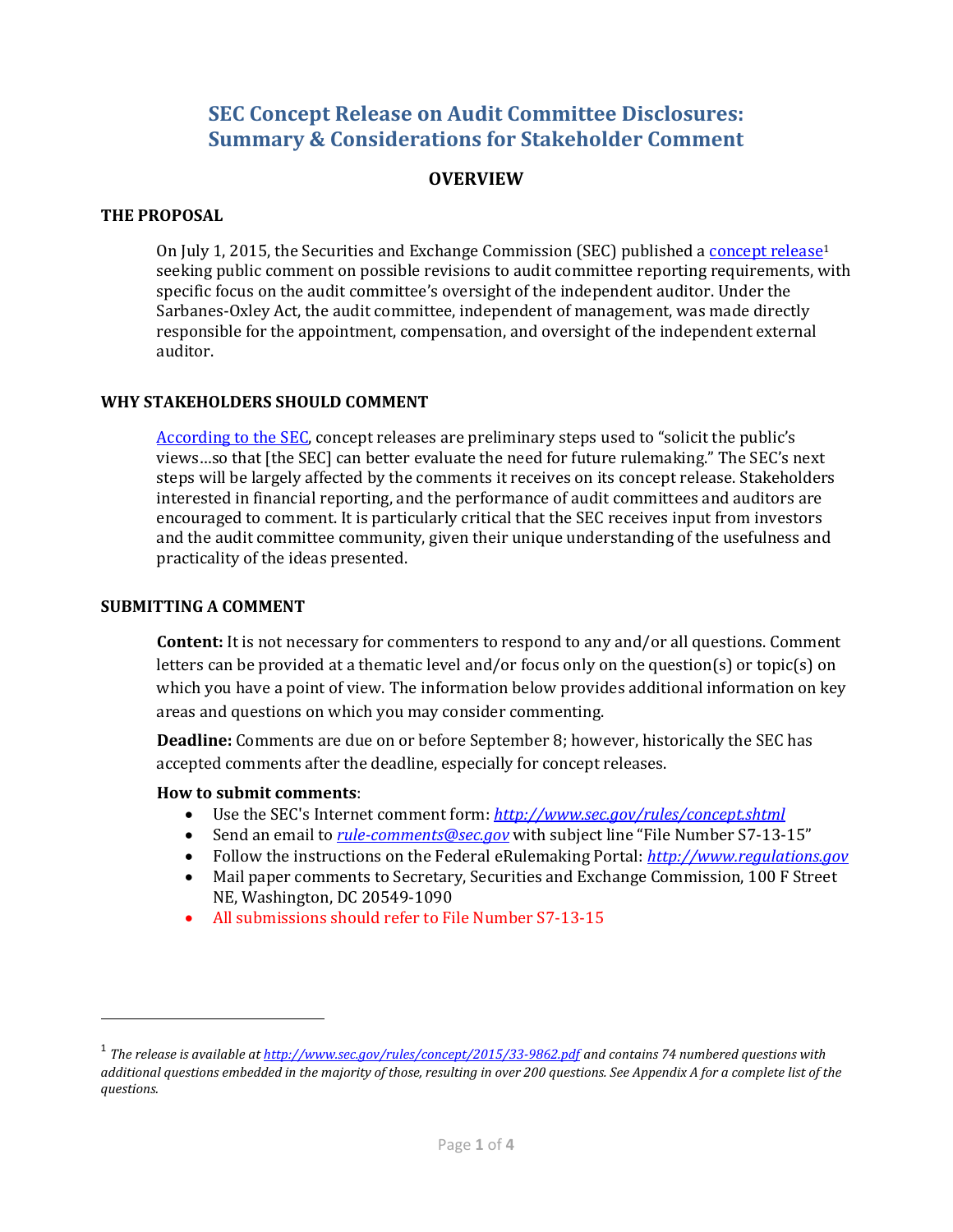# **Concept Release Summary**

This release focuses primarily on the role of the audit committee with respect to overseeing the external auditor and seeks feedback on potential disclosures relating to the:

- **audit committee's oversight of the auditor**, including communications and meetings between the auditor and audit committee (on, for example, critical accounting policies and estimates), its review of PCAOB inspections, its assessment of the auditor's objectivity and skepticism, and the role of the audit committee in audit scope;
- **audit committee's process for appointing or retaining the auditor,** including how the audit committee assessed the auditor's performance, the request for proposal and selection process, shareholder ratification of the auditor, and the audit committee's role in compensation determinations;
- **qualifications of the audit firm and certain members of the engagement team** selected by the audit committee, including selection of the engagement partner as well as auditor tenure;
- **location of audit committee disclosures in SEC filings**, whether they should be included in the audit committee report, elsewhere in the proxy statement, annual report, or within the company website; and

**Comment Letter Consideration***:* 

*Strong audit committees promote audit quality and foster an audit environment aligned with investor interests protected from undue management influence. How would additional disclosures help or hinder that objective?*

**applicability to smaller reporting companies and emerging growth companies**.

# **Why is the SEC Focusing on Audit Committee Disclosures?**

SEC Chair White made disclosure part of her official platform early in her tenure (see her remarks from the October 15, 2013 Leadership Conference of the National Association of Corporate Directors, "[The Path Forward on Disclosure](http://www.sec.gov/News/Speech/Detail/Speech/1370539878806#.UoJQ8ego6rR)"). The SEC's focus on audit committee disclosures can be appreciated in light of the essential role independent audit committees play in broadly overseeing the financial reporting process, including the work of the internal and external auditors. The annual audit committee report included in the proxy statement is the principal source of public audit committeerelated information (other than the audit committee charter) and public disclosures are the primary channel through which audit committees educate investors and other stakeholders about their critical responsibilities and demonstrate effectiveness in executing those responsibilities.

**Comment Letter Consideration***: Do current audit committee disclosures provide sufficient information for investors to vote on the ratification of the auditor?*

The SEC's concept release states that the majority of audit committee disclosure rules date back to 1999. Since then there have been significant changes in the role and responsibilities of audit committees due to a number of factors including the Sarbanes-Oxley Act of 2002, and enhanced exchange listing requirements. Although the release's introduction notes the Commission's "long history of promoting effective and independent audit

committees," it has been over a decade since it has officially considered what these changes have meant to the investing public. As such, the release posits that *"[s]ome have expressed a view that the Commission's disclosure rules for audit committees may not result in disclosures that are sufficient to help investors understand and evaluate audit committee performance, which may in turn inform those investors' investment or voting decisions."*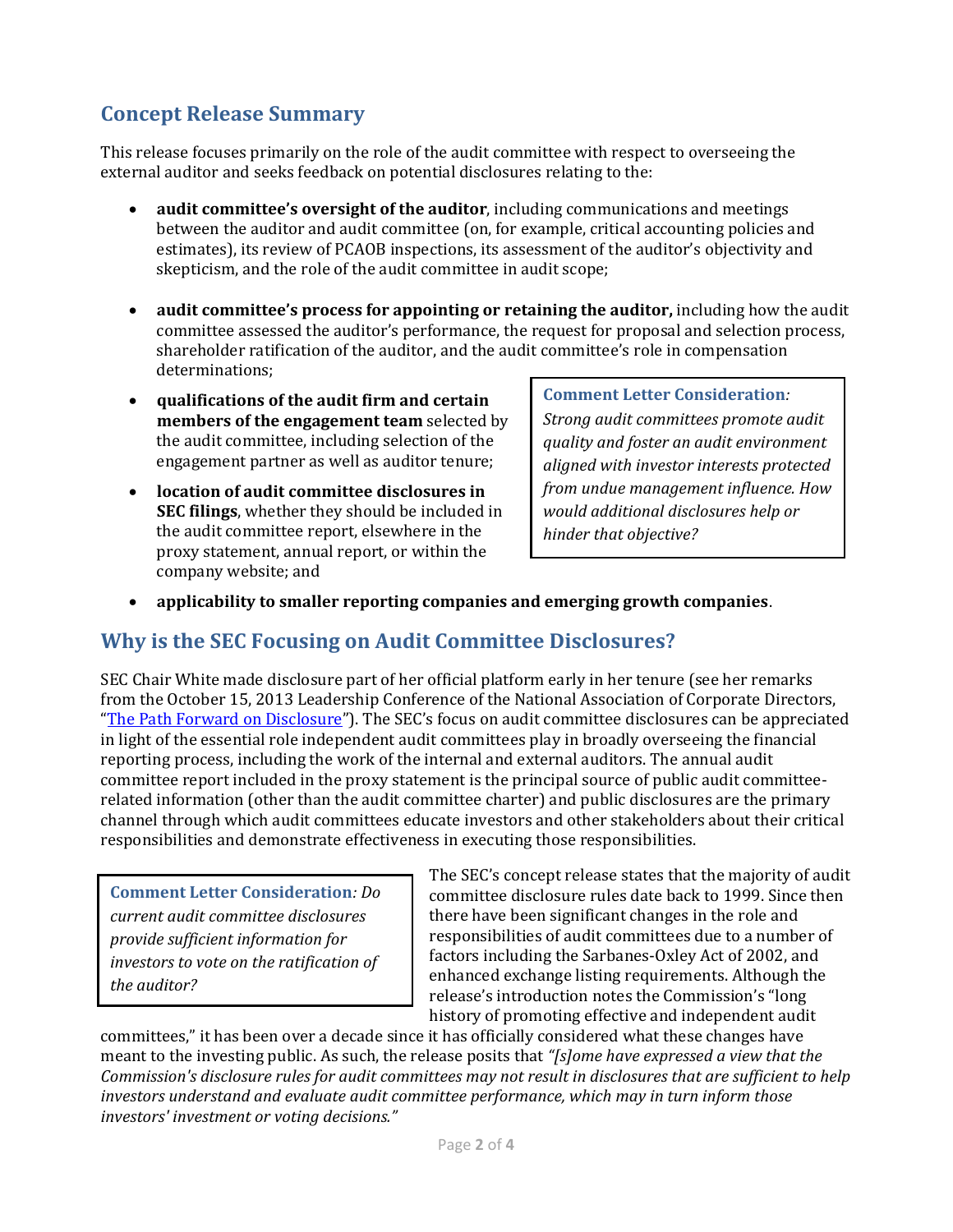# **Scope of the Concept Release**

The SEC's release acknowledges the multifaceted role the audit committee plays in overseeing the integrity of a company's accounting and financial reporting processes, and both internal and external audits. However, the release is primarily focused on one facet of responsibility: the audit committee's oversight of the external audit. To this point, the Commission is seeking feedback on the content and scope of audit committee disclosures.

**Comment Letter Consideration***: Is the SEC's release focused on the types of disclosures most important for investors?*

For example, Question 6 asks, *"Should the audit committee provide disclosure of its work in other areas, for example, its oversight of the financial reporting process or the internal audit function?"* while Question 74 asks, *"Should the audit committee disclose its role, if any, in risk governance? Should the audit committee report on other areas of oversight? For example, audit committees may be charged* 

*with overseeing treatment of complaints, cyber risks, information technology risks, or other areas. Would this disclosure distract from the report's focus on oversight of the audit function? …."*

# **Prescriptive vs. Principles-based Disclosure**

Exploring a balance between prescriptive and principles-based disclosures as well as quantitative and qualitative disclosures that investors should have is an important part of this effort. Many questions ask about disclosing highly detailed information*2*. Avoiding unintended consequences is an important consideration. Very specific new disclosure requirements for all audit committees could potentially result in an undue focus on information that is not relevant to audit quality, a check-the-box mentality, and/or disclosure overload that buries meaningful information or otherwise results in boilerplate disclosure after a few iterations. The release acknowledges these possibilities, noting that some audit committee members view additional reporting *"as possibly contributing to a state of 'disclosure* 

*overload,'"* while others suggest the need for *"principles-based reporting to allow for flexibility and to avoid a 'one size fits all' approach."* 

The SEC solicits feedback regarding potential disclosures which, by their nature, get into the specific content and precise information that flows between the auditor and audit committee, as well as on the potential unintended consequences of such disclosures.

**Comment Letter Consideration***: Because a core function of the audit committee is to stand in the shoes of investors, what is the best way to provide investors with critical information regarding its work, without chilling communication with the external auditor?*

# **Voluntary vs. Mandatory Disclosure**

 $\overline{a}$ 

Distinguishing which information is important for investors and others and therefore should be disclosed requires balancing of interests and priorities, and recognition that in many cases, one-size does not fit all. Given companies' unique differences, an overly prescriptive approach to required audit committee disclosures may not provide the flexibility needed to deliver the right information to investors and could discourage innovation in audit committee reporting. On the other hand, there may be certain disclosures or areas of disclosure that warrant common action by audit committees.

<sup>2</sup> *See Question 12 related to communications regarding how the auditor planned and performed the audit and other information required by [PCAOB Auditing Standard 16,](http://pcaobus.org/Standards/Auditing/Pages/Auditing_Standard_16_Appendix_B.aspx) detailing standards related to required communications between the auditor and audit committee*